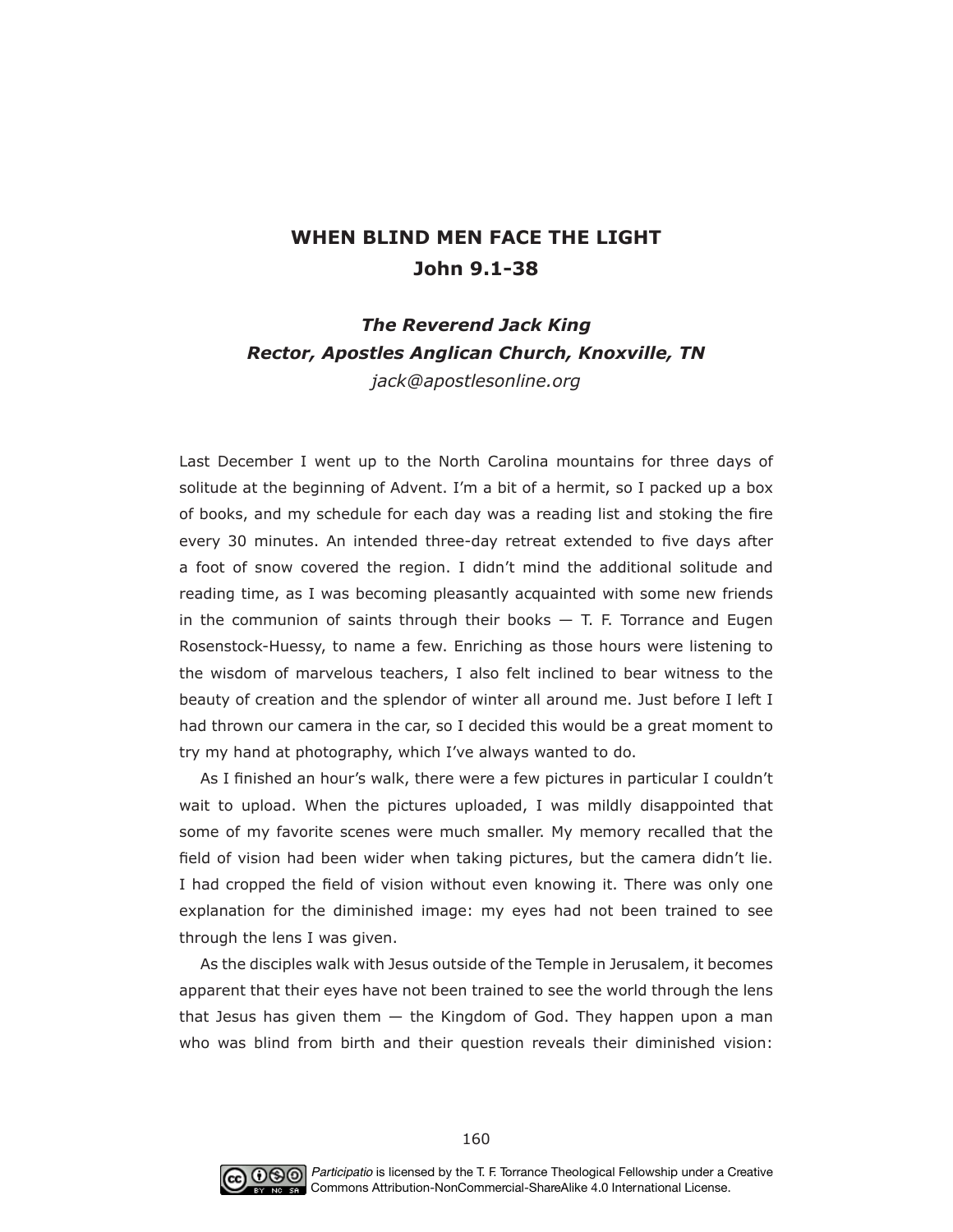"Who sinned? his parents or the man himself?" One question, two options, an entire life diminished, trimmed, and reduced. But Jesus sees a cropped picture - a prescribed frame much too small for a man born in the image of God. Their frame cut out the possibility for the in-breaking Light of God.

Jesus and his disciples are looking at the same man, but the disciples' frame for the blind man's life is limited by the parameters of the old order of creation. What are the parameters of the old order of creation? "An eye for an eye, a tooth for a tooth."<sup>1</sup> A man blind from birth must be some expression of divine retribution. This logic of the old order controls the disciples' conversation. It is a conversation, no less, happening from a safe distance where one can speak about the blind man without speaking to him.

Jesus does not accept the logic of the old order of creation, with its diminishing parameters, nor does he keep the objective distance that this "theological" conversation observes. Jesus cannot stay stationary and continue this theological debate. He is the Light of the world, and it is the very behavior of light to be in motion, to cast out darkness wherever it may be found.

Within the past 150 years scientists such as Albert Einstein have devoted a tremendous amount of study to the properties of light. Through the work of theologians such as T. F. Torrance, we see that Einstein's scientific work related to light has many places of correspondence with Christian theology. Einstein discovered that light has a unique status in our universe because of its constancy. The more that Einstein and other scientists studied the properties of light, they discovered that light is never stationary. Light is always in motion.<sup>2</sup>

Those patterns of motion in creation have their origin in the mind of the Maker. When the Creator comes to earth to re-create his world, the Light of the world will be known through the persons He illuminates. What is the nature of light? To cast out the darkness. The world was created when the Creator separated light from darkness in the beginning. When darkness invaded human hearts and subjected creation in weakness, the Creator entered his creation to dispel darkness so that a new creation might begin.

See Matt. 5.28 (English Standard Version).  $\mathbf{1}$ 

T. F. Torrance, Christian Theology and Scientific Culture (Eugene: Wipf and Stock  $\overline{2}$ Publishers, 1998), 98.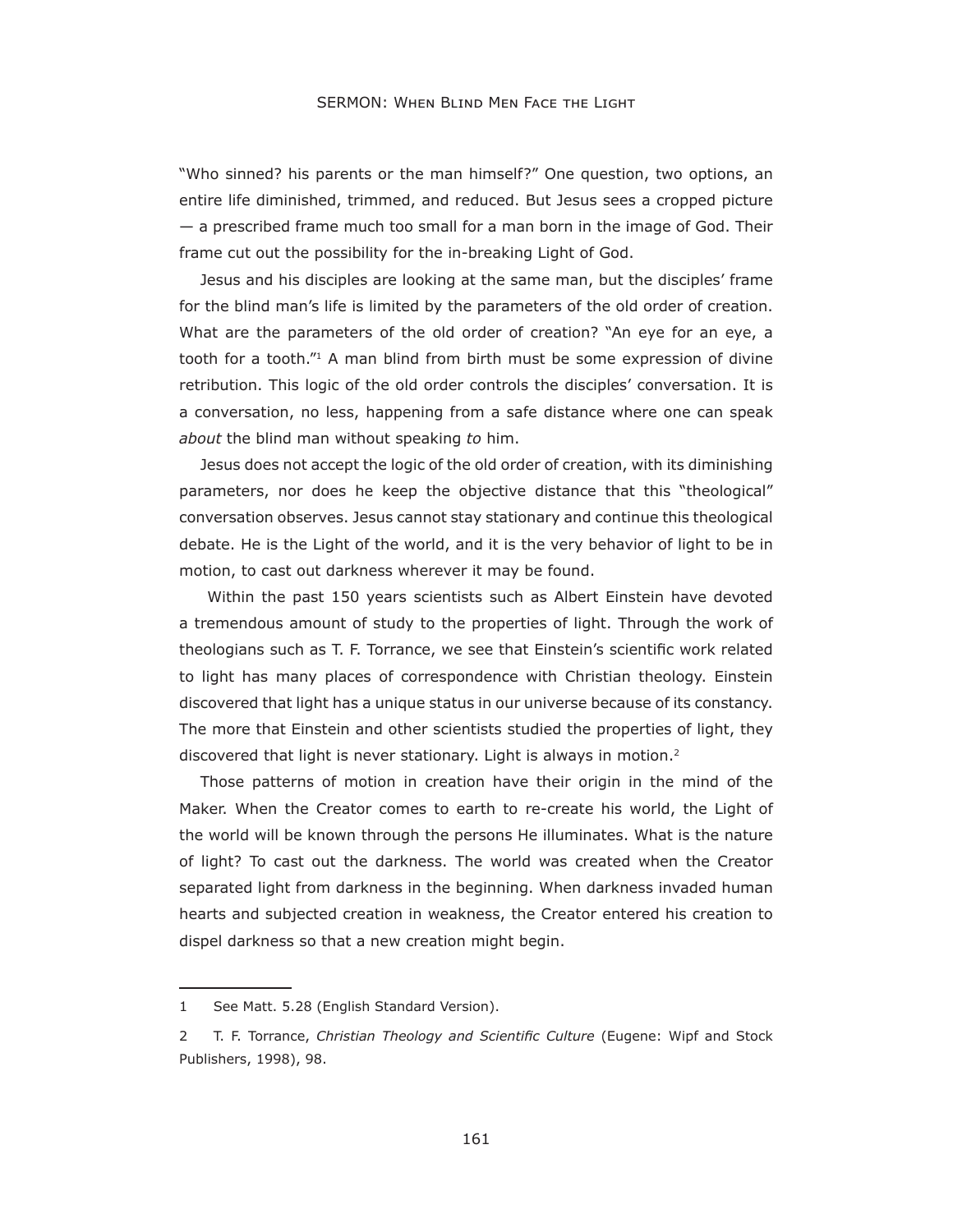PARTICIPATIO: THE JOURNAL OF THE T. F. TORRANCE THEOLOGICAL FELLOWSHIP

This is precisely what John wants us to experience as we hear the story of a man blind from birth receiving his sight. Whether in the first century or the  $21<sup>st</sup>$ century, this healing is a signpost for all to see, directing us to the heart and mission of God; that is, God's greatest desire is the restoration of everything and everyone He has created. The mission of Jesus is a new beginning, a new creation. All we must do is recognize that we have no light in ourselves. And that is why this blind man is the perfect candidate for the in-breaking of God's divine Light.

Because Jesus is the Light of the world, and because the nature of light is motion, we see Jesus move. He turns away from a static, stale conversation and faces this living, breathing son of Adam in a dynamic encounter. Observe how Jesus heals this man. It seems bizarre — a combination of Jesus' saliva and dirt applied as a putty of mud over his eyes. Why does Jesus heal this way? Perhaps we could answer this question with another question: when is the frst time we see God with his hands in the dirt? "Then the Lord God formed the man of dust from the ground and breathed into his nostrils the breath of life, and the man became a living creature."3 And with his hands in the dust of Jerusalem's ground, Jesus reveals his unity with the Creator God *as the Son of God*, who begins a new creation. St. John Chrysostom said that the Creator who brought together worlds out of nothing could have restored sight with any material (e.g. mud).<sup>4</sup> But Jesus chose this manner of healing to show that He was making all things new  $-$  the blind will see, eyes will be opened to behold the glory of God. "The light shines in the darkness, and the darkness has not overcome it."<sup>5</sup>

It seems so odd that we aren't given the name of this blind man given the length of this story, but make no mistake, no square inch of John's Gospel is accidental. John is too much of an artist to overlook details. There is a reason that John doesn't tell us the name of the man born blind, now healed. We've seen John do this before: remember the unnamed woman that Jesus encounters at the

5 John 1.5 (ESV).

<sup>3</sup> Gen. 2.7 (ESV).

St. John Chrysostom, "Homily LVI," in *Chrysostom: Homilies on the Gospel of Saint John and the Epistle to the Hebrews*, ed. Philip Schaff, vol. 14, *Nicene and Post-Nicene Fathers* (Peabody: Hendrickson Publishers, 2004), 200-203, reference on 202.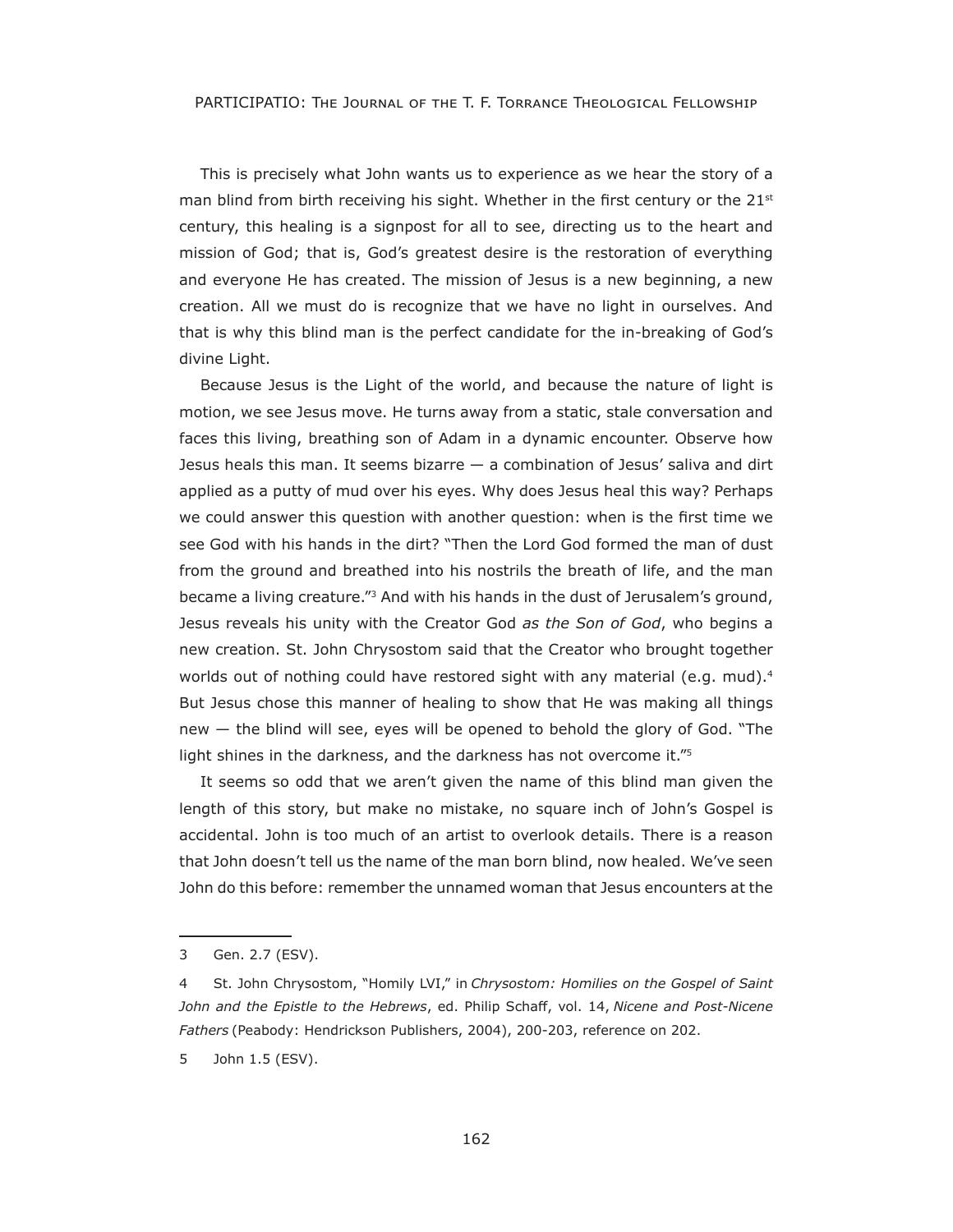well. When a name is withheld, we're meant to see the universal, representative nature of these characters. Like the woman at the well, we are all adulterers by means of the idolatries within our hearts. Here a man born blind is presented to us so that we will recognize the truth he represents about every person: we are all blind.

So now we also fnd the reason that this passage is read in the Lenten season. When we read this story in Lent, we particularly notice the Pharisees, blinded by their self-confdence, discipline, and devotion to the Law. Pharisees are convinced that because they have been given the light of the Law, they see the truth about God more than others. The whole project of the Pharisees was to build a system of rules so that they would never transgress the Law of Moses. In a sense, they built this fence around the Law to eliminate any blind spots within their souls. But the desire to protect themselves from a blind spot through *their own effort* was itself a blind spot. Jesus plainly declares to the Pharisees later in John 9.41 that "because you say 'we see,' your guilt remains."

 Could you go home this week and ask the person who knows you best, "What is the most obvious blind spot in my heart?" If you cannot ask that question, you are shutting out the Light of God. But in the presence of a gentle brother or sister and the merciful Spirit of God, entering that conversation may plunge you into the Pool of Siloam. It seems silly to have mud on your eyes and walk into a pool. But that's the step of faith. Who wants to ask, "What are the blind spots within my heart?" The person who wants to see; the disciple who is tired of walking in the dark, who is desperate for God's new creation; the one who desires mercy, healing, and cleansing. Your brother or sister is a gift to you to help you see the Light of God breaking through darkness, healing our blindness, and making all things new.

In the fall of 2005, my Sunday morning routine was to travel a circuit around Gateshead, England, leading between two to three services at two to three different churches. After three weeks of this routine, I noticed a small man, not even 5 feet tall, walking the same roads I was driving. About ffteen minutes into the frst Sunday service I would see this man fnd a seat in my church, his face reddened by the brisk northeastern winds. A few hours later I would see him at my fnal morning stop, church no. 3, sitting quietly, a lone worshipper in his pew. During tea time following the service, I introduced myself. "Alan's my name," he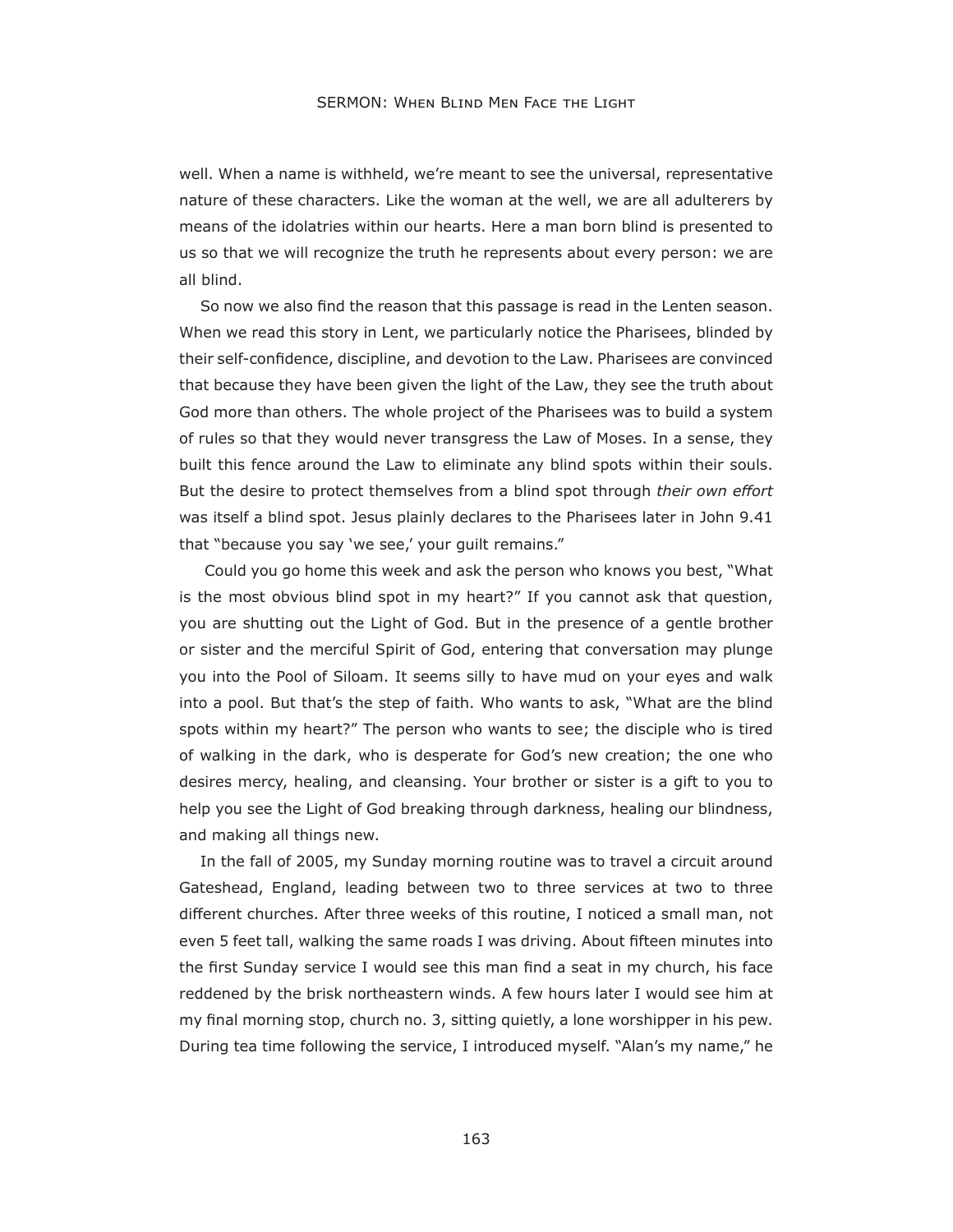said. When I saw Alan up close for the first time, it became apparent he suffered from several physical afflictions. Whether his condition was a complication from birth, I cannot be sure, but clearly his condition diminished his height, disfgured some facial features, and left him legally blind. Gateshead is a vertical city. And every Sunday morning a blind man was navigating her steep ascents to fnd his way into worship.

By November my Sunday routine had changed a bit, and I would pick up Alan on my way to services. One of the frst things Alan shared with me was how old he was. "I'm 20,700 days old, Jack." For those of us still on an annual calendar, Alan was in his 50s when I met him. But then he told me that everything changed for him in 196. The Spirit of God moved in Alan's heart, giving his life a new beginning. That's when Alan's feet began pounding the pavement, climbing Gateshead's streets. If I thought I was something special, I learned quickly that Alan wasn't coming to see me. On Sundays he would worship at one of my churches, but by the time Sunday came around, he had already been to Mass at the Catholic parish church on Saturday night *and* Wednesday evening. When I dropped him off on Sunday, he would be headed out that evening for another worship service not my own. I wanted to make a difference in the churches I served. But Alan just wanted to worship  $-$  a lot. That little blind man was moving toward the Light of Jesus more than anyone I met in Gateshead, myself included. The steps he numbered each week equaled the days of his life, and with every step a blind man was teaching me how to see. When I think of Alan now, I pray, "Oh for a pure, fervent heart to worship the Lord."

I began these reflections with a story about what happens when I trust my own vision  $-$  beautiful images are left out. But it's right to close with a story about what happens when God guides our vision. Many of you are celebrating what is becoming known among American Anglicans as "The Miracle of Jericho."<sup>6</sup> For those of you who haven't seen this video, a cameraman captured footage of a dramatic performance of a Gospel scene on a sunny day in Jericho. The performance took place on a hillside overlooking the Jericho valley. Ten of our congregation's members were present at this site. A singular vertical beam of light wasn't perceived by anyone present, but that light beam appeared in the

<sup>6</sup> Brad Root, "The Miracle of Jericho," http://www.anglicanchurch.net/?/main/page/211